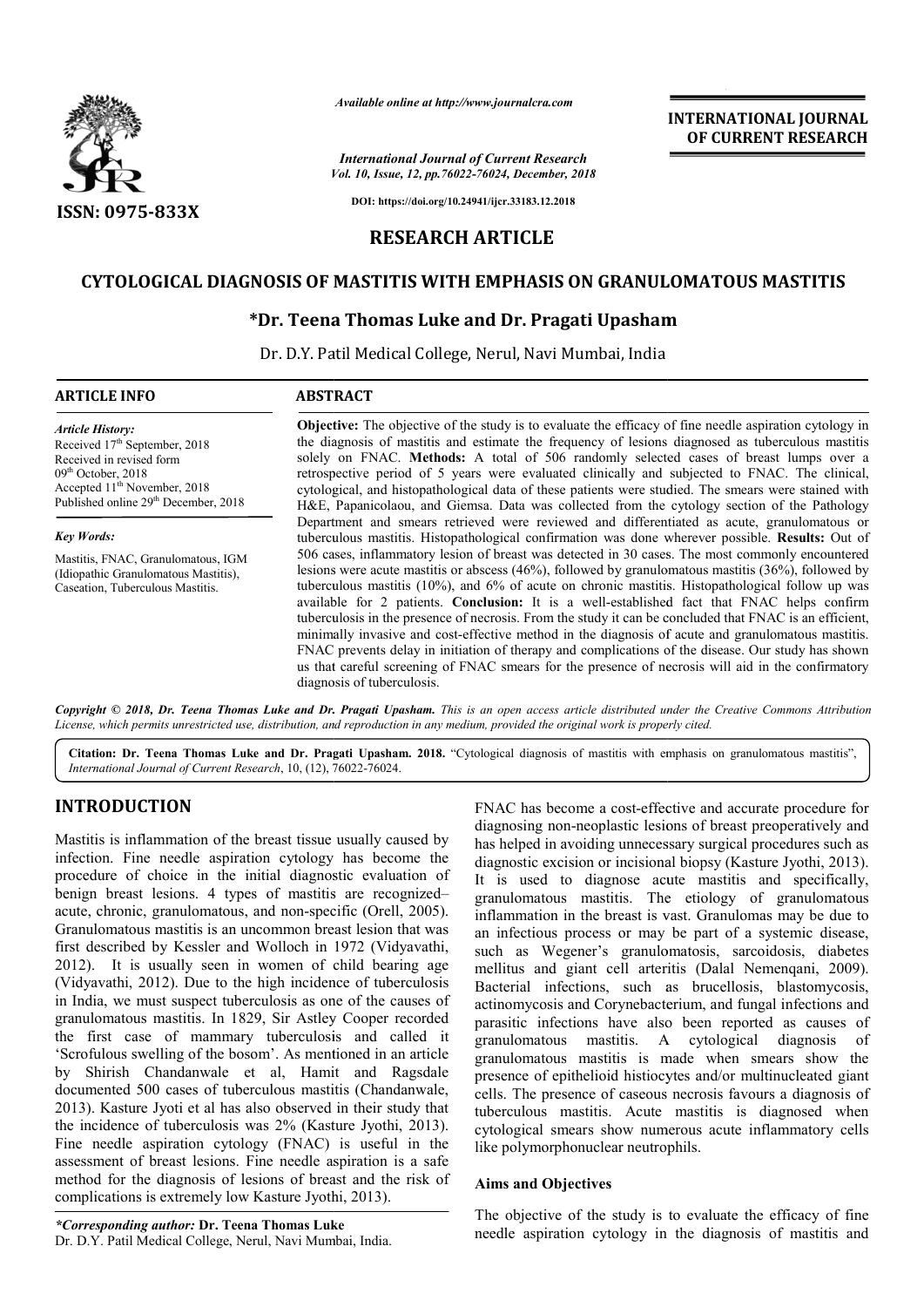estimate the frequency of lesions diagnosed as tuberculous mastitis solely on FNAC.

## **MATERIALS AND METHODS**

A 5 year retrospective and prospective study of patients with breast lump diagnosed on FNAC as mastitis was done. Patients who were diagnosed with inflammatory breast lesions including acute mastitis, acute on chronic, granulomatous mastitis, and tuberculous mastitis on fine needle aspiration cytology were included in the study. All patients with palpable breast lumps who came to the FNAC OPD clinic between 1st January 2012 and 31<sup>st</sup> December 2016 were included in the study. The clinical, cytological, and histopathological data of these patients were studied. Smears which were evaluated were stained with H & E, Papanicolaou stain and Giemsa. Slides obtained were evaluated on the basis of adequacy, cellularity, and diagnosis. Data was collected from the cytology section of the Pathology Department and smears retrieved were reviewed and differentiated as acute, acute on chronic, granulomatous or tuberculous mastitis. Histopathological confirmation was done wherever possible.

**Results and Follow-Up:** Inflammatory lesion of the breast was detected in 30 cases out of 506 breast lesions. All patients were females. The age incidence of these patients ranged from 20 to 65 years. Eighteen patients were in the age group of 20 to 30 years. Six patients were in the age group of 31 to 40 years. Five patients were in the age group of 41 to 50 years. Only 1 patient was above the age of 60 years. The clinical, cytological, and histopathological data of these patients were studied. Out of a total of 30 inflammatory breast lesions, the frequency of distribution of lesions was as follows:

| Type of Lesion            | Number of Cases | Percentage |
|---------------------------|-----------------|------------|
| <b>Acute Mastitis</b>     | 14              | 46.6%      |
| Acute on Chronic Mastitis |                 | 6.6%       |
| Granulomatous Mastitis    | 11              | 36.6%      |
| Tuberculous Mastitis      |                 | 10%        |
| TOTAL.                    | 30              |            |



Majority of cases of acute mastitis responded to treatment protocol. The cases of acute mastitis responded to antibiotics and therefore were treated conservatively. No history of lactation was found in any cases of acute mastitis. However, a single case diagnosed as granulomatous gave history of lactation. For AFB, no follow up was available. For histopathological evaluation, follow-up was reported in only 2 patients. One patient of pyogenic breast abscess was confirmed on histopathology. One patient of acute mastitis was confirmed as granulomatous mastitis on histopathology.



**Figure 1. FNAC Acute Mastitis FNAC Smear showing ductal epithelial cells in discohesive clusters along with polymorphonuclear neutrophils (H & E x400)**



**Figure 2. FNAC Tuberculous Mastitis FNAC smear showing caseous necrosis and an epithelioid cell granuloma along with lymphocytes (H & E x100)**

One patient of pyogenic breast abscess was confirmed on histopathology. One patient of acute mastitis was confirmed as granulomatous mastitis on histopathology.

## **DISCUSSION**

The accurate etiological diagnosis of granulomatous mastitis on fine needle aspiration is debatable. In order to detect the presence of tuberculosis in granulomatous mastitis, careful evaluation must be done. Breast and skin are rare sites of extrapulmonary mycobacterial infection (Dalal Nemenqani, 2009). In our study, 36.6 % of lesions were diagnosed as granulomatous mastitis, 46.6 % of lesions were diagnosed as acute mastitis and only 10% were diagnosed as tuberculous mastitis. In Nemenqani et al's study, out of 49 cases of inflammatory breast lesions, he found 30.6% cases of granulomatous mastitis (Dalal Nemenqani, 2009). Tuberculous mastitis can be diagnosed with confidence in 72% of cases in the absence of acid-fast bacilli if epithelioid granulomas and necrosis can be demonstrated (Dalal Nemenqani, 2009). In Nemenqani et al's study, epithelioid granulomas and multinucleated giant cells were the commonest findings. Thus, in their study, FNAC was found to be a useful tool in the early diagnosis of granulomatous mastitis and its classification (Dalal Nemenqani, 2009). Furthermore, he mentions that granulomatous mastitis represents 0.025–3% of surgically treated breast diseases (Dalal Nemenqani, 2009). Kishore B. et